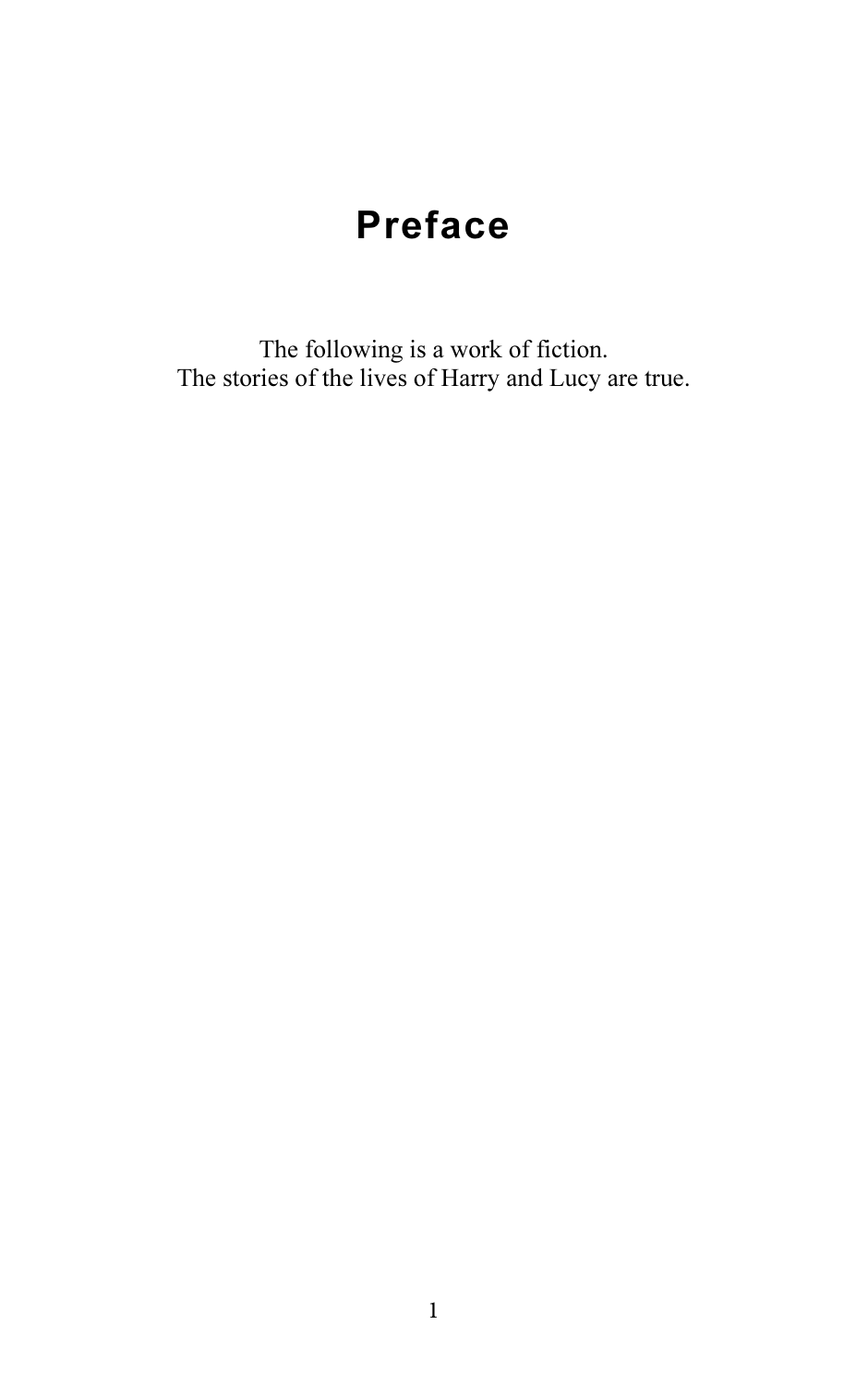### Prologue

Do you think there's a reason why certain people come together? Why do you like the sound of one person's voice but wince at the tone of another's? Why do some people smell good and others kind of go the other way? Several women have told me they know from the moment they meet a man whether or not they will go to bed with him. Sex at first sight? Why? Why do men view some guys as rivals or enemies and others as life-long buddies and brothers? Why do some people fall in love? I mean really in love. Forever. For always. For better or worse. Until death do they part?

Why do we go on living after those we love die? Or do we? Certainly, the moment someone leaves us, the second they pass, we are no longer living in quite the same way as before. Yeah, the sun rises, we go to work, and sleep comes; although, perhaps, not quite as gently on all counts. The world still bursts with color. Reds, blues, greens, and yellows persist in making their vivid statements. But like all colors, they are subject to shades of individual perception and interpretation. We believe these colors are real, even though they are perceived differently by each person.

Our world is blurred by the passing of our present into our past, but we remain ever resolute that what we recognize as real is nonetheless so; that the table in the kitchen remains the table in the kitchen, not just a bunch of atoms spinning wildly with divine precision to create an illusion we can all grasp and hold on to. The beliefs we all share, a chair is a chair, continue, but our lives change when someone so familiar, so taken for granted, so loved, is lost. The person who ate at the table and sat on that chair is awkwardly absent from the scene; a scene not quite as familiar or comforting as it had been the day before. The person we once held, who touched our hair and called our name is gone…just out of reach.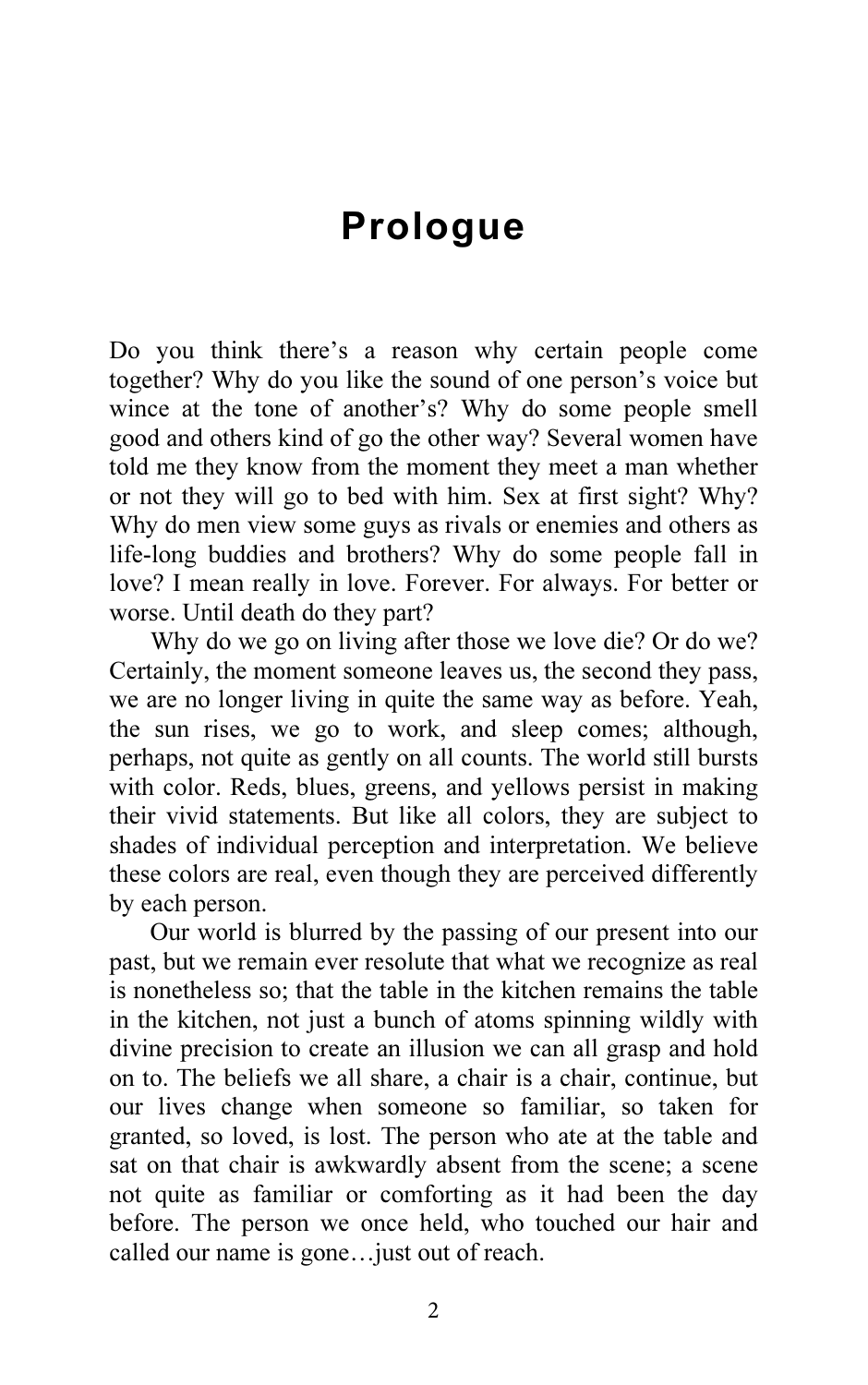Memories linger, then languish until they are gone or transformed into memories of themselves. When can you no longer hear his voice or feel her fingers? When does the sound of their laughter fade? When do their scents disappear from the clothing we keep in their memory? The lives we knew when we were with them are over, or perhaps they are never really at an end. Nothing is less solid and more temporary than what we define as 'reality'. It can change in the blink of an eye, a baby's first cry or a darling's last breath. I don't know the answers…but at least now I know what I believe.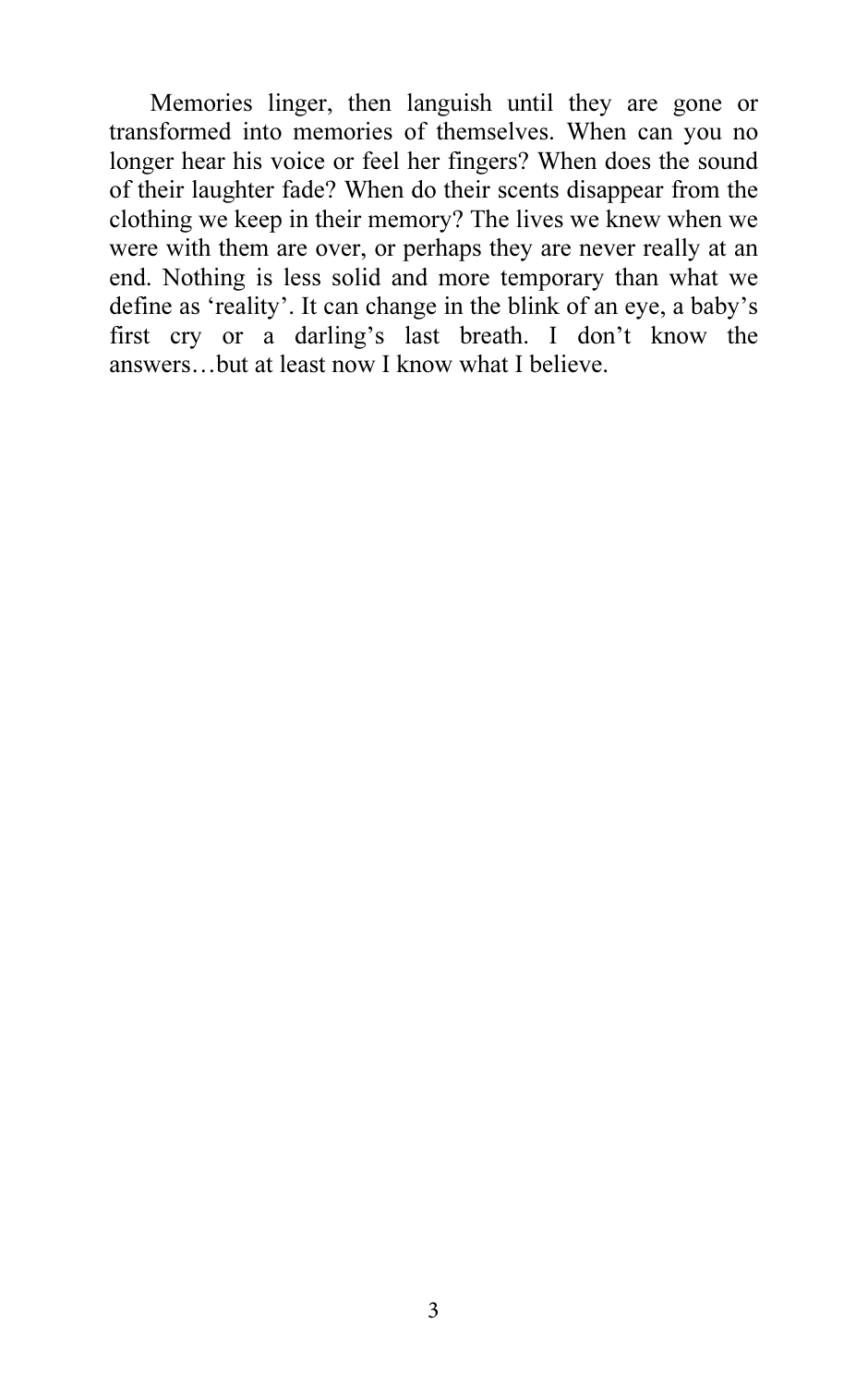This is a love story.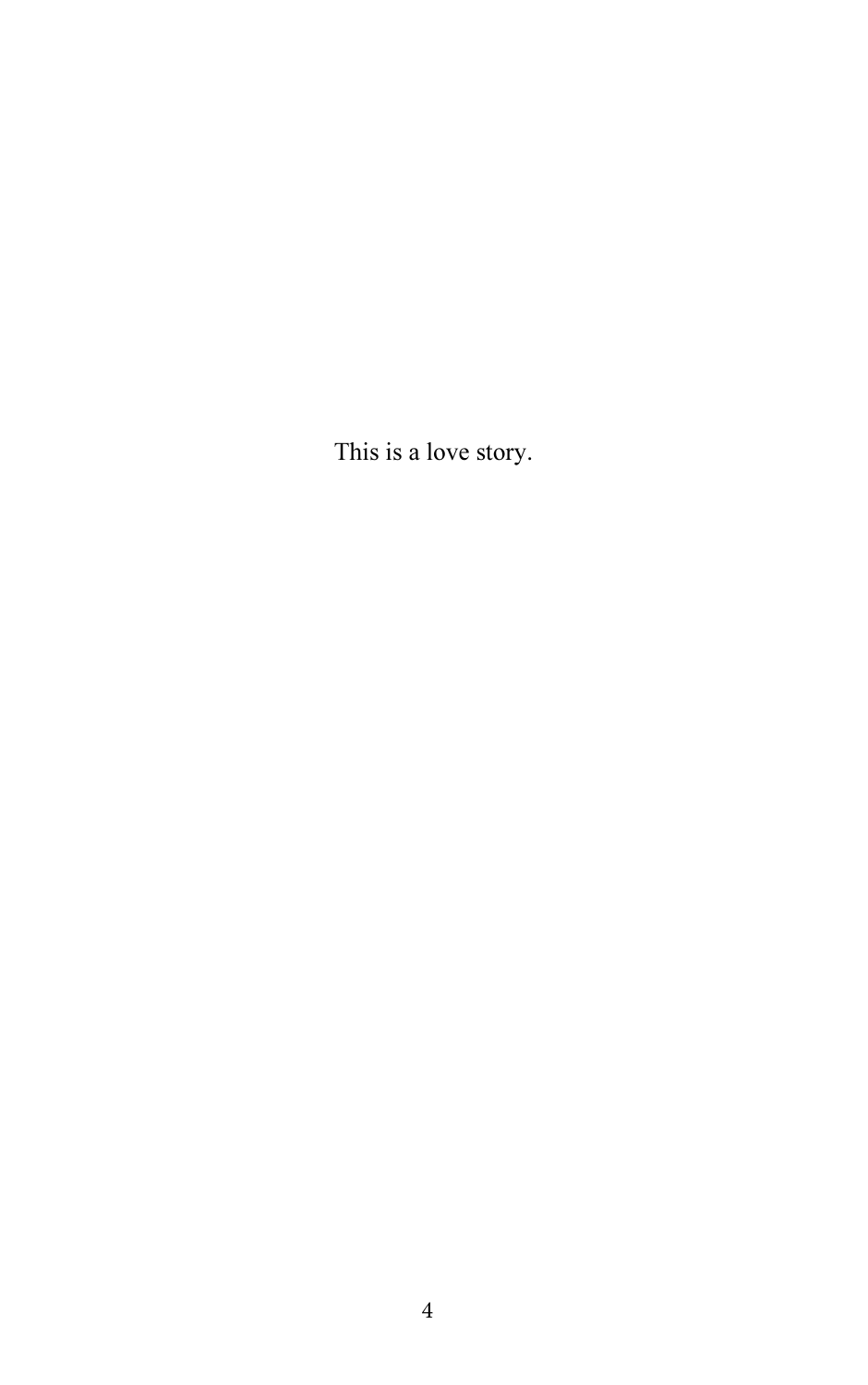# Chapter 1

Beemans gum. That's how it all started, with a stick of Beemans gum. A penny a stick; a hefty price back then.

Hunger, humiliation, and death had been part of Harry Piasecki's life from a very young age. It was the Great Depression, and he and his friends had to crawl over barbed wire on the top of fences to steal coal from the railroad yard to keep their families from freezing in the judgmental and unjust Michigan winter. Anyone caught was beaten senseless by the railroad guard who was usually, actually always, drunk and often invited his boozed-up buddies to join in the fun. The guard and his pals would laugh and swear in Polish, as they kicked with heavy leather boots and swung their nightsticks with all their might. None of the victims would go to a hospital. Hospitals were for rich people. These boys either crawled home and recovered or didn't and were forgotten.

Back then, Hamtramck, Michigan was predominately Polish—a famished Eastern European ghetto girdled entirely by the City of Detroit. It was filled with people from places like Lublin, Znin, Trzchianka, Szadek, Szczebrzesyn, Krakow, and Warsaw. All had come in search of full bellies and better lives in that land of milk and money—America. Living in Hamtramck, they either kept their dreams or lost all hope.

Harry had seen his six-month-old brother, Mikey, die from diphtheria. He was buried in the family's tiny backyard near the fence bordering the stone-covered alley. Funerals were also for rich people. A sister, who never had a name, died shortly after being born at home. His parents had no money for a doctor, and the neighbor lady who had promised to help with the delivery was visiting a friend that day. Harry's mother almost bled to death while holding her dead daughter in her arms. After that, she started to pray a lot and to drink even more.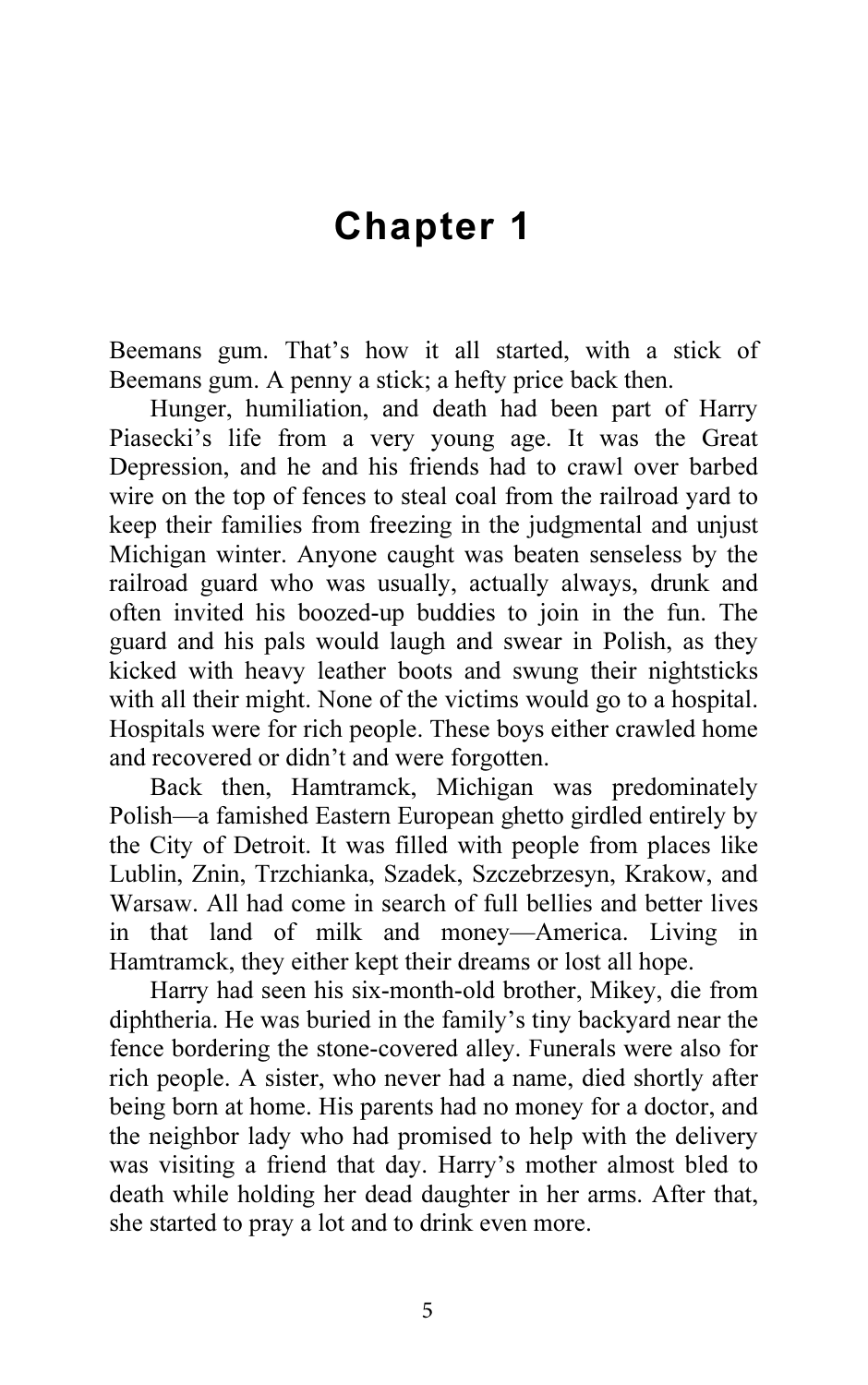Food was scarce, and malnutrition was a given for many. Harry knew what it felt like to go to bed hungry and with the knowledge that the next night would be the same. But when sleep finally overcame the gnawing in his belly, Harry would dream of getting fat. He would dream of being warm. He would dream of being happy. He would dream of finding his love.

Harry never told his dad about those dreams, in fact, he tried to talk to him as little as possible. His father most often dealt with his kids from one end of a heavy, brown, wornleather, shaving strap made for sharpening straight razors. The kids would feel the sting from the other end on their buttocks, backs, arms, wherever the swing happened to hit. All six of Harry's surviving brothers and sisters had felt it to the point of familiarity. They had learned how to duck and turn in a way that would have the strap land in places less painful or humiliating.

Any violation of Felix Piasecki's rules would result in a beating. If one of the girls stayed out until after dark, she would be greeted by the strap as soon as she walked in the front door. If one of the boys ever lost a fight, the beating at home would be far worse than any injury inflicted on the street. That's how Felix had been raised by his father back in Poland. He continued the tradition so that his girls would learn to listen, and his boys would grow tough. It made Harry keep his mouth shut. It also made him angry.

Felix Piasecki hadn't had a dream he could remember in 20 years.

If Felix ever found out about the Beemans gum, that his son was 'throwing good money away' and keeping food off the table, because of some girl, Harry knew he would get the beating of his life…or maybe of his death. But to 16-year-old Harry Piasecki, that Beemans gum was worth every penny and any risk. He would walk twenty and a half blocks every day to buy a stick of that gum from a 14-year-old girl named Lucy Buraczynski. Her father owned a one-room candy/animal feed/beer store on the east side of Hamtramck. That's where Harry and Lucy fell in love. That was a long time ago.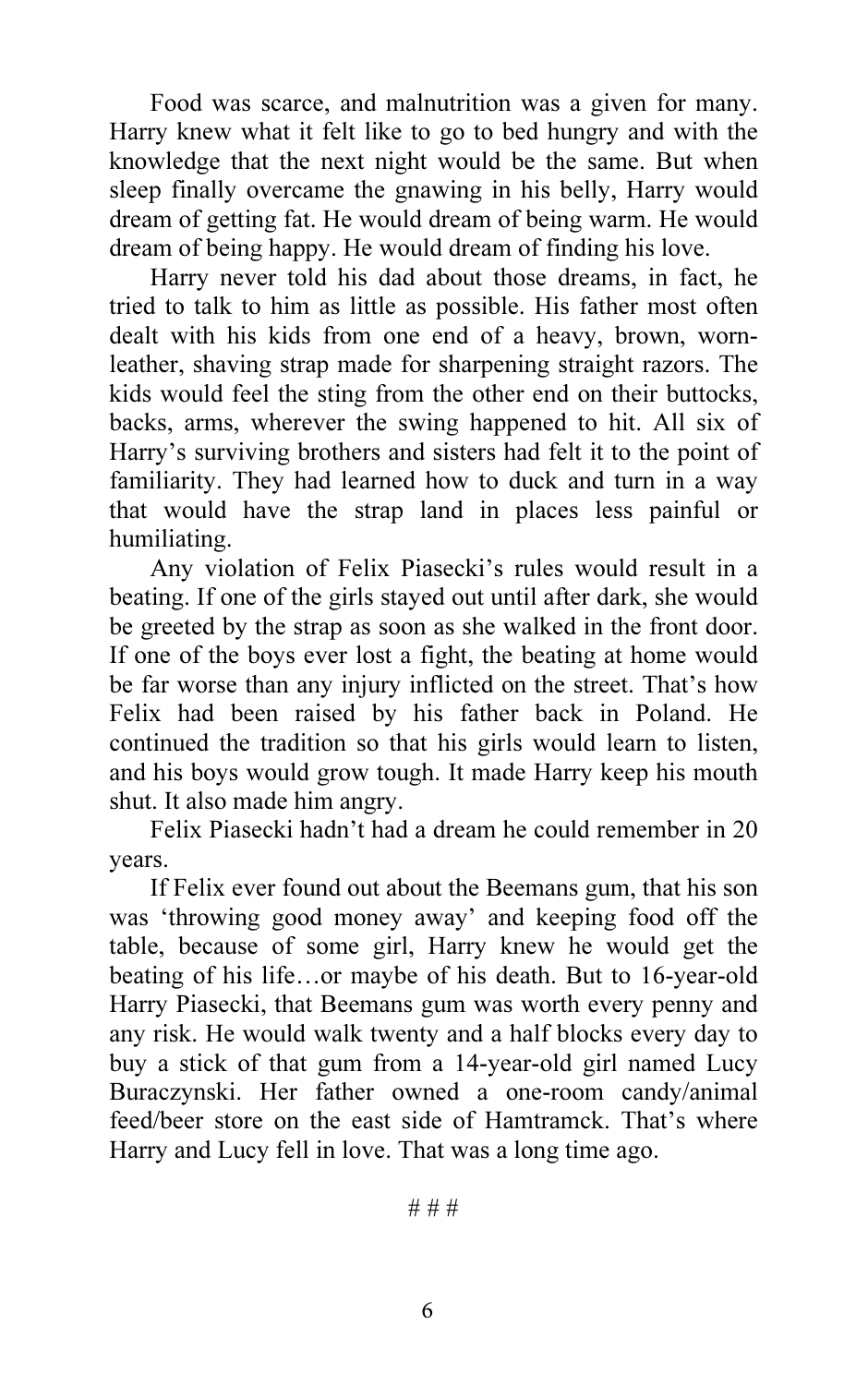"I wish I could go with you," Lucy Piasecki said softly into the 'bad' phone that was beside her couch in the assisted living apartment. The 'good' phone was in the bedroom, but getting up from her corner of the sofa and using the walker to reach it before voicemail picked up was a race she could no longer hope to win. The broken hip saw to that.

"God, I haven't been to Petoskey in 30 years at least. Last time was with Uncle Louie, when Mary died."

Lucy's son, Jerry, shifted the phone restlessly from his right ear to his left. He knew that telling his mom his plans to travel to Petoskey, Michigan, a place the Piaseckis had visited many times as a young family was not going to be an easy conversation. "I know, Mom. I can't wait to see it again. I wonder if it's changed much."

"Are you driving all the way from New York by yourself?" "No, remember Rob, Mom?"

"He plays guitar," Lucy said recalling how Jerry's friend, Rob, had once played Glen Miller's song 'String of Pearls' for her, on his guitar, in the hospital when she was recovering from her hip surgery. She didn't think he played it very well, but she appreciated the effort.

"Yeah, that's him. Well, Rob is going to be coming with me for company."

"Well, I'm glad you're not making the drive alone. Still I wish I could go with you. The last time I was there was when Mary died. I drove up with Uncle Louie."

Jerry first met his friend Rob when he took a job at a radio station in White Plains, New York. WFAS prided itself on being the 'Voice of Westchester', which for many years it was, particularly on snowy mornings when it seemed as though every student in the county would call to ask if their school was closed. Jerry was an aggressive reporter; Rob a laid back engineer.

The two became almost instant friends for life, although neither one was sure why. Maybe Jerry motivated Rob, and Rob slowed Jerry down. Maybe it was none of those things, but the friendship stuck and the two men actually shared an apartment for a year near the station, and later, a house in Mt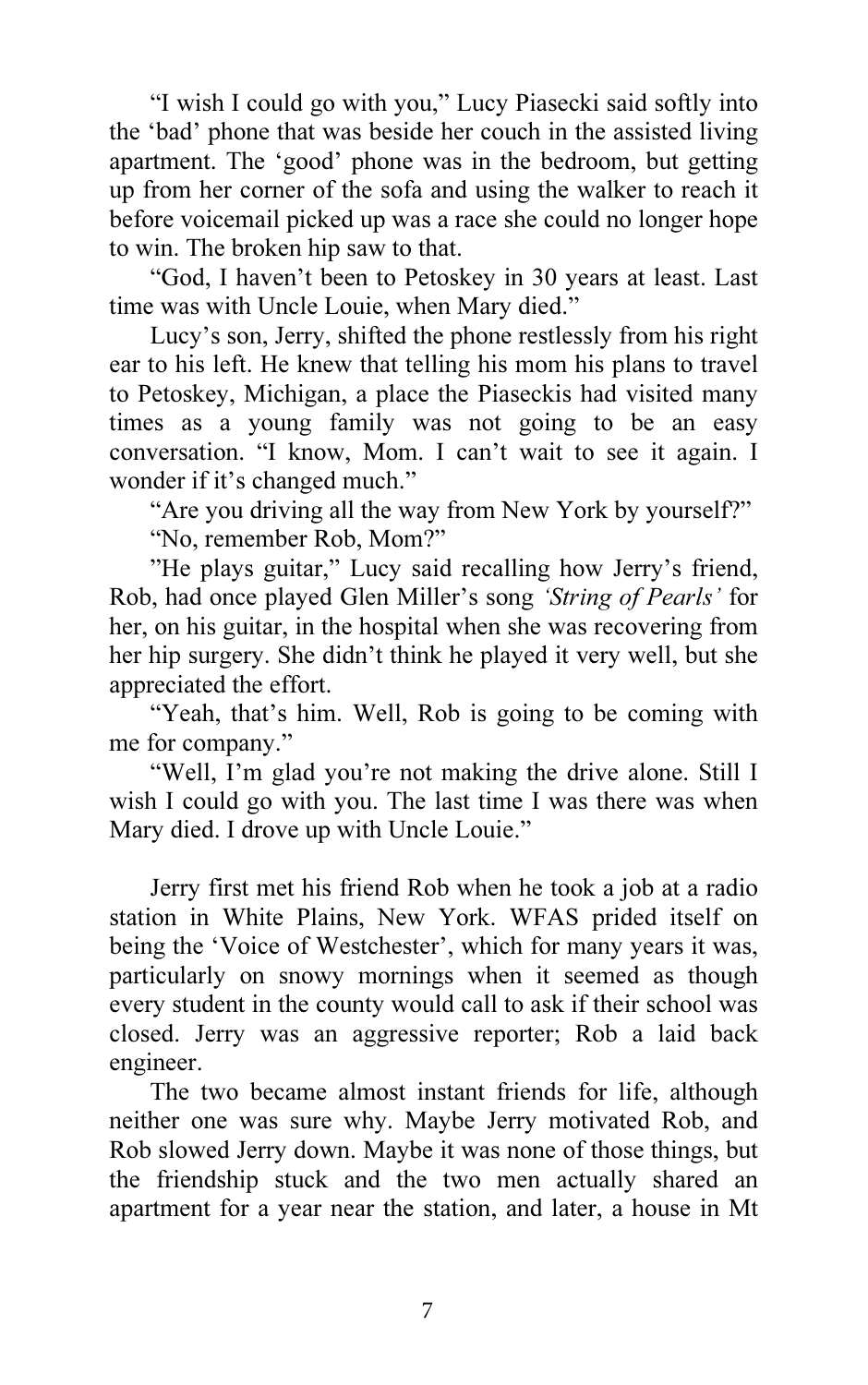Kisco, New York until Jerry moved back to Detroit to work at a bigger station in a much bigger radio market.

Before moving in with Rob, Jerry had stayed with his sister Anne, who lived in Ridgefield, Connecticut which is just across the state line from northern Westchester County New York. Anne had married successfully and had given up a promising stage career decades earlier. She was happy with her choices. Jerry's past marriages and choices had been somewhat less successful.

When Anne and Jerry were children, they would spend summers in Petoskey with their mom and dad, Harry and Lucy.

Petoskey, a city of around 6,000 permanent residents and at least three or four times that many visitors in the summer and winter, sits on the pinkie side of the ring finger in the mitten that is the lower peninsula of Michigan. Anyone from the state will happily point to their hometowns by lifting a hand and pointing to the exact spot on the mitten where they were raised.

Driving in from the south on Rt. 131, Petoskey comes into view as you crest a hill and look down at the shimmering waters of Lake Michigan's Little Traverse Bay. It is a magical sight, millions of tiny sparkling loose diamonds dancing in the sunlight on soft turquoise waves, welcoming you to a world not ruled by what we perceive, but by what exists when we blink. Petoskey is an Odawa nation word for 'where the light shines through the clouds'.

Fifty years ago when Jerry was only seven years old and Anne 11, there were fewer people and a lot fewer hotels, but the awe-inspiring vision, when coming over the hill, was always the same.

#### # # #

Lucy broke her hip while making stuffed peppers. One step back in her narrow kitchen, one loose rug, one fall; one life forever changed. We all have a moment when the end begins. That was hers.

Lucy lived in the small, two-bedroom apartment in Ridgefield, Connecticut, for about five years. Jerry's move to New York had pulled her from the comfort of her life-long home in Detroit. (Below the outside of the thumb and about an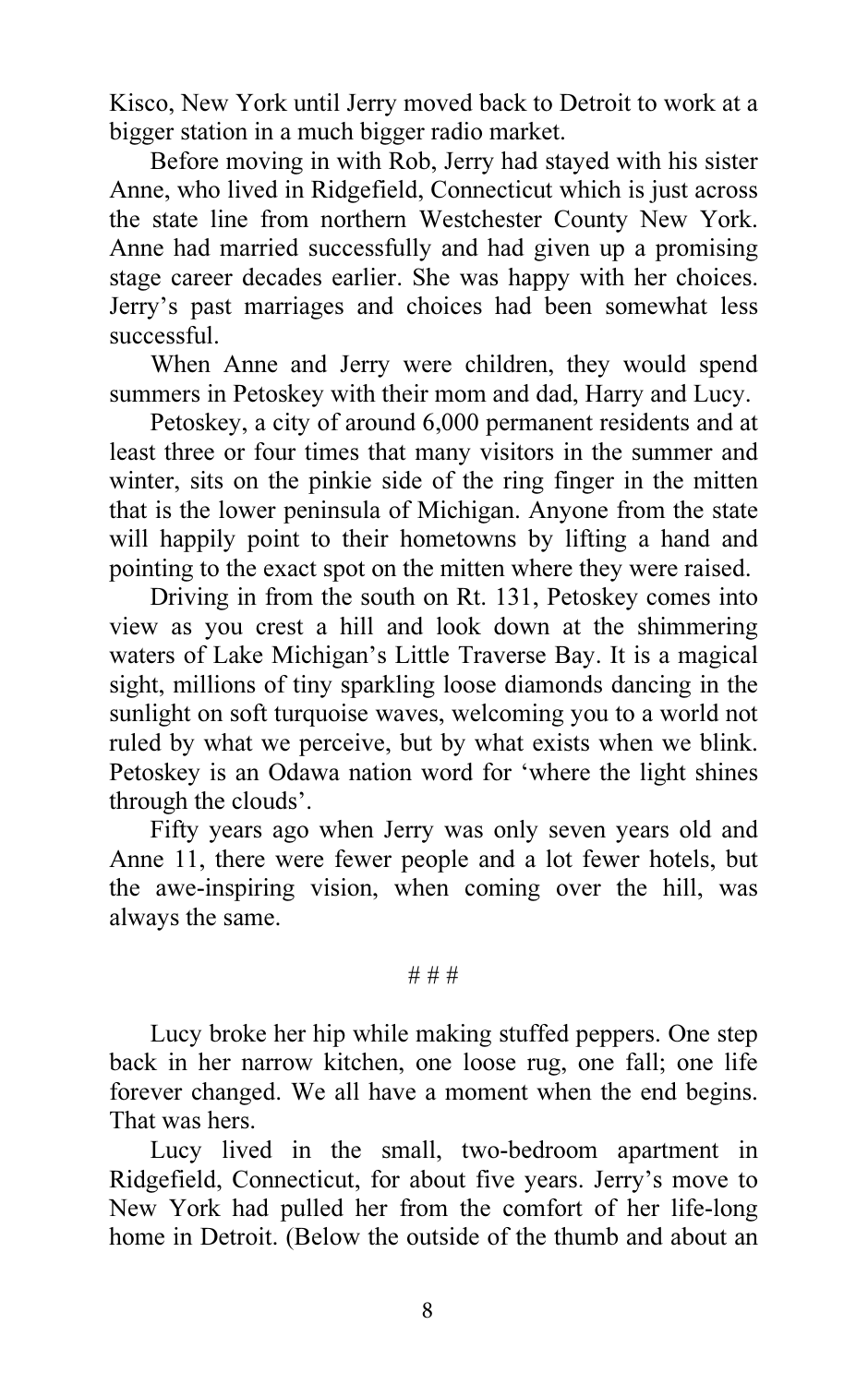inch or so above the wrist) The apartment was the first place where she had ever lived alone. It was her apartment, Lucy's place, and she loved it.

#### # # #

While Jerry and Rob often didn't see each other for years after the WFAS days, each time they did manage to get together it seemed like only a day had passed. It was that kind of friendship. Both were now divorced; Rob from a Russian lawyer named Tatiana, and Jerry from an American lesbian named Lydia. Jerry didn't know of his wife's orientation until six years and one child had been shared between them. Rob knew from the start that his bride was both Russian and a lawyer, but he said "I do" anyway. Opposing the will of Tatiana would have taken just too much energy and didn't seem worth the trouble of it all.

Jerry lived in Michigan while raising his daughter until she moved off to college. In her junior year, he headed back east after being hired to try to 'turn United Nations Radio into a more professional broadcast operation'. Jerry liked to describe the job as 'mission impossible' in all six official UN languages. Rob, meanwhile, now taught and did radio engineering at Westchester Community College just north of New York City.

When they were younger, both men had talked about taking road trips together. Back then, they had only managed one such adventure to Maine. Now, with more time and fewer wives, they were pretty much free to travel as they liked.

One day Jerry called his friend. "Hey, man, road trip?"

"Sure, I have some vacation time saved up. Where to, Jer?"

Jerry hadn't planned a destination when he made the call. But when Rob asked his question, Jerry immediately answered, "How about Petoskey?"

#### # # #

"Will you see your Aunt Mary while you're in Petoskey?"

Jerry held his breath for a second. Lucy's dementia had been getting worse by the week, if not by the day. He didn't know what to say.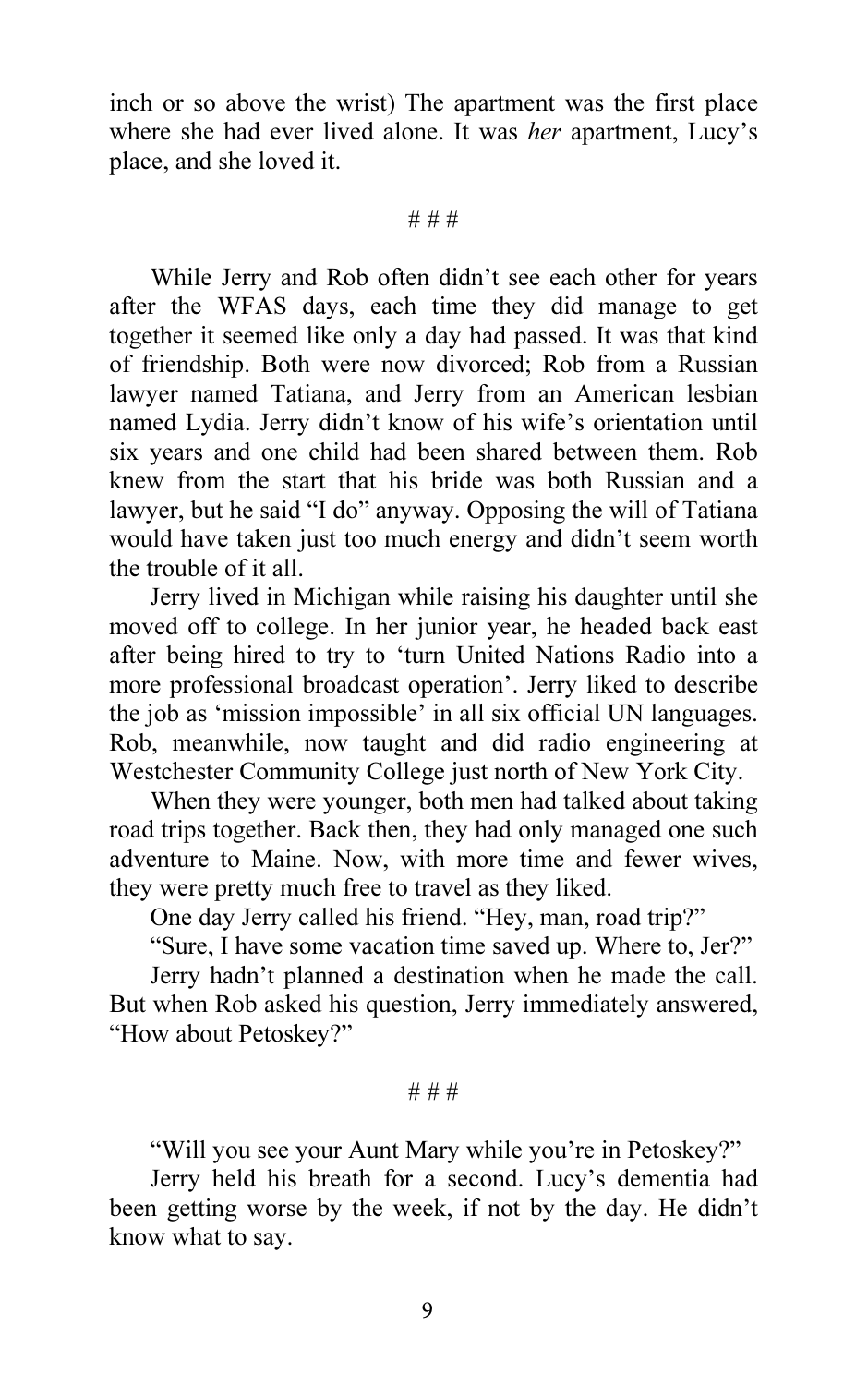"Mom, Mary died a long time ago, remember? You went to the funeral with Louie."

"Of course I remember," Lucy always tried to cover what she called her 'lapses'. In her 30s, she had joked about hoping to either 'die quickly or decompose with dignity'. Neither wish had been granted.

"I know you do, Mom. You must have meant Mary's kids, remember Bobby and Billy?"

Everyone always tried to support Lucy in these moments. The conscious goal was to help her avoid embarrassment. Sometimes it worked, other times it was patronizing.

"I bet they still live in that old house on Mitchell Street," Jerry said in a voice too cheery and with a smile too broad. "I'll take a picture if it's still there."

"Jerry, of course I remember Bobby and Billy," Lucy said, her voice dropped to a whisper. "But actually, for what it's worth, I really did mean Mary."

"Mom, please."

"You never know about Petoskey," Lucy said softly.

"What do you mean?" Jerry asked.

Lucy looked at Harry's army picture on her TV set. She thought of something he had told her many years ago, something that happened in the bar just outside of Petoskey where he worked for a summer to see what it would be like to live Up North. Harry wanted to jump at the chance to move. He dreamed of owning The Hub Bar on Crooked Lake. Lucy didn't share his dream, so they stayed in Detroit.

"It's better for the kids in Detroit," she had told Harry. "Anne has all of her friends there, and Jerry has football. And your doctors are all there."

Harry listened to Lucy's arguments, knowing that what she wasn't saying was that she would miss her brothers and her friends. More than once that summer, Lucy had also expressed dread at being snowed under from November to early April.

Once Lucy completed her arguments, all Harry said was "Okay, sweetheart. Whatever you say."

It broke his heart to give up The Hub; it would have killed him to disappoint his darling Lucy. After that summer, Harry drove his family back to Detroit where he bought his second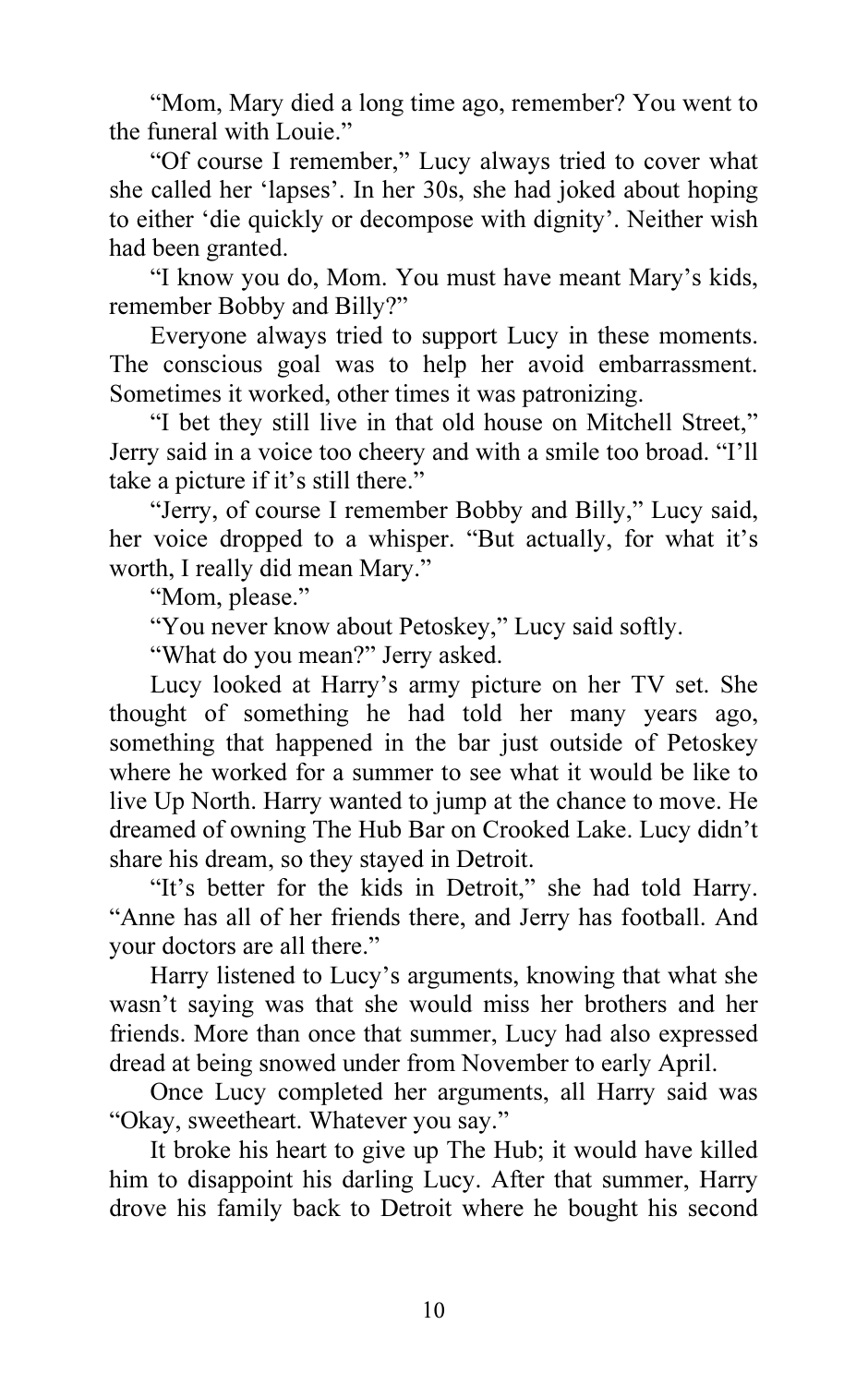bar on 7 Mile Road. His first bar had simply been named 'Harry's'. He renamed the second one 'The 7 Mile Hub'.

What Harry had whispered to Lucy in bed after coming home from work at 3 a.m. in the soothing chill of an early Petoskey morning, had sounded crazy. Lucy knew her husband was anything but. She had never told anyone what Harry had said. He had made her swear she never would. The very thought of his words still made her shiver.

"Mom," Jerry said after several seconds of silence. "What did you mean; you never know about Petoskey?"

"I should never have brought it up," Lucy said quickly into the telephone, "Forget it."

Jerry heard the telephone fall against the coffee table. Now from a distance, he heard his mom shout, "Darn it. Hang on, Jerry, I dropped the phone."

#### # # #

From the day they met in that candy/feed/beer store on Conant Street, a few blocks south of Caniff on the east side of Hamtramck, Lucy never forgot the unique pungent minty scent of Beemans gum on Harry's breath. In her mind, she could always envision the moment that this skinny redheaded teenager with a tough-guy stare and angelic smile had walked into the store for the first time.

Harry had been stopped in his tracks the instant he had stepped through the door of that store by what he later told his brother Reds (Joseph) was 'the most beautiful girl in the world'.

"She won't even look at you," Reds had said. "You're from different sides of the tracks. Plus, you're ugly like a son of a bitch, and you smell like shit."

The second half of Reds' statement was part of an on-going joke between brothers. The part about 'the tracks' was true.

"She'll look at me alright," Harry said with a mischievous grin. "She'll not only look at me, she'll marry me."

"You're not only ugly and shitty, you're also fucking nuts."

"We'll see," Harry laughed. "Asshole."

Every day, except for Sunday when the store was closed and Lucy was in St. Florian church with her parents, Harry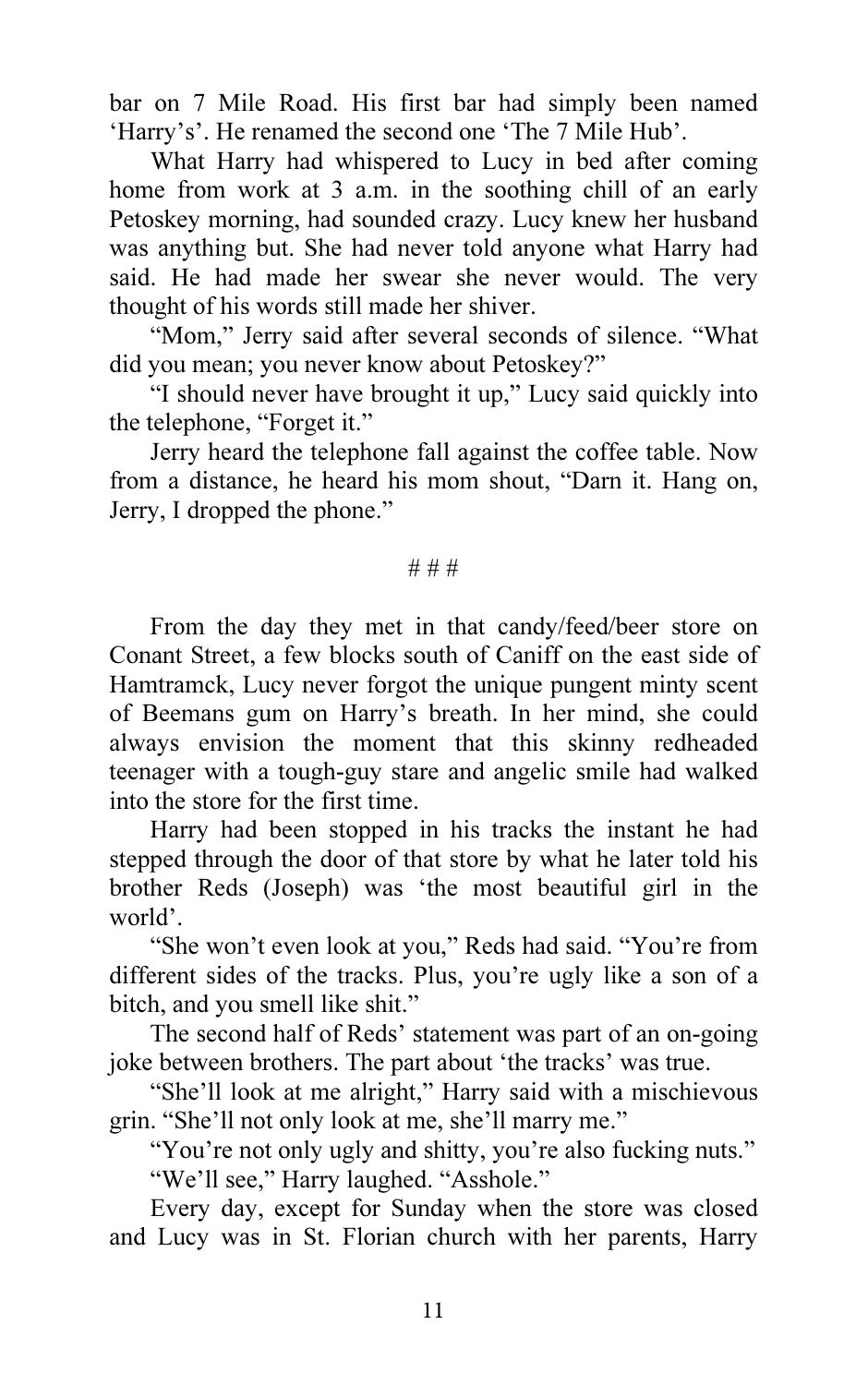would show up at one point or another. He would casually look around at the various candies, pretending he was trying to decide which one to buy. He'd then put the penny he had earned, borrowed, found, or pilfered from his father's pocket, on the counter and order a stick of gum. Exactly when he got that penny determined what time Harry could head to the store. But he always made sure he did get it because that penny was his excuse and his ticket to talk to the 'most beautiful girl in the world'.

The ritual became a daily routine with talking turning to flirtation and flirtation to infatuation.

Harry would laugh about his having the 'Sweetest breath in Hamtramck' before blowing her a kiss.

Lucy would turn red with embarrassment and secretly take in the scent. To her, he didn't just have the sweetest breath in Hamtramck; he had the sweetest breath in the world.

Many years later, she smelled the cherished fragrance one final time when Harry took his last breath.

#### # # #

"So when will you and Rob be going?" Lucy's voice came back strong and steady over the phone. It was now tinged with a bit of annoyance. "I sure wish I could go with you. I haven't been to Petoskey in 30 years at least. Last time I went was with Uncle Louie, when Mary died."

"I know, Mom," Jerry said sadly. "We're going to drive out on Tuesday."

"That's the tenth, right?"

"Yeah, I think so, why?"

"And you're going to stay for a week?"

"Yeah, that's the plan."

"So, you'll be there on the  $14<sup>th</sup>$ ."

"Yeah, but I don't understand, Mom. What's the big deal about the  $14<sup>th</sup>$ ?"

"You'll see."

"See what, Mom? You're kind of freaking me out."

"Just forget it. I'm just getting old. Sometimes, I really don't know what I'm talking about."

This was not one of those times.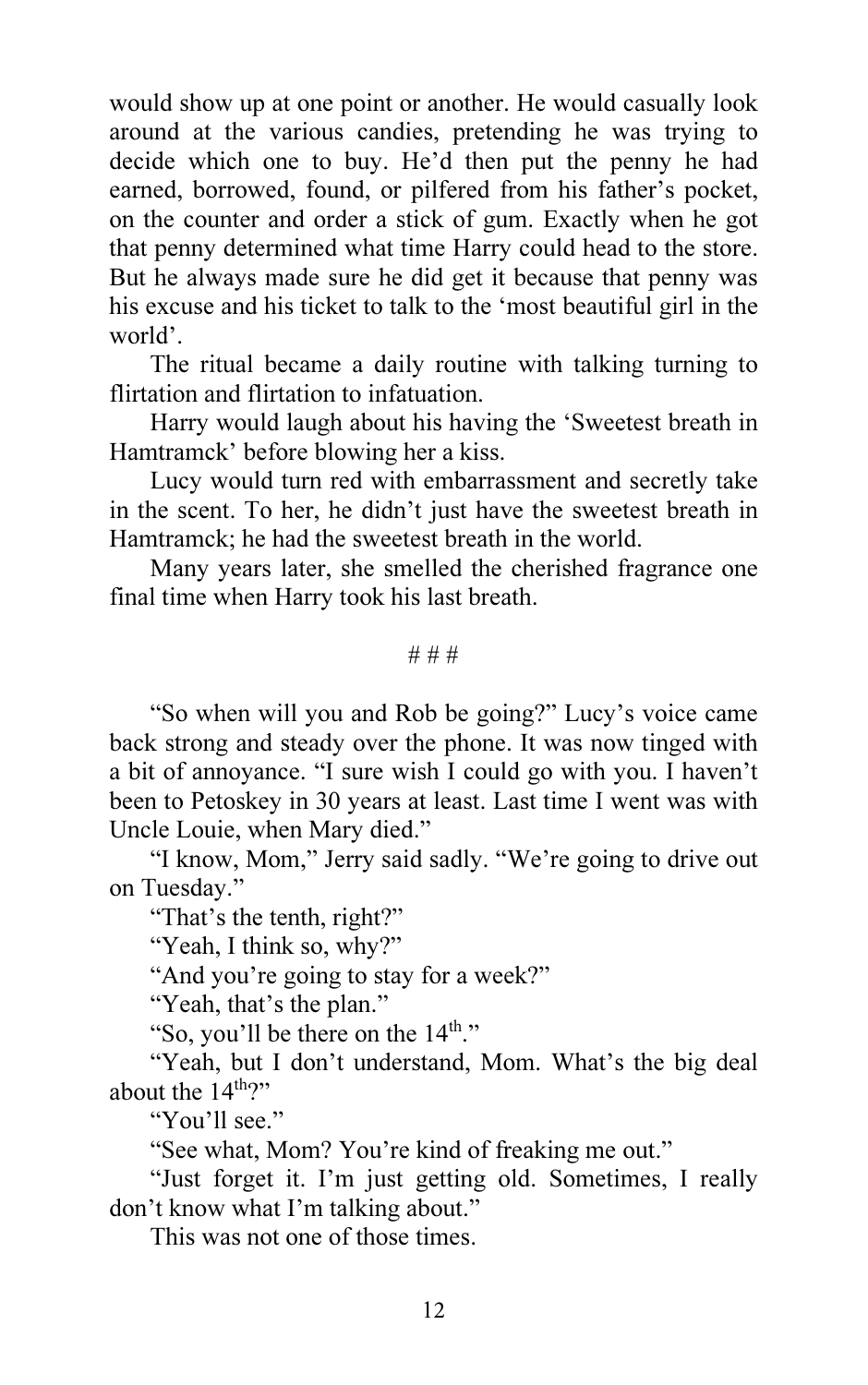# # #

Harry Piasecki was only 56 years old when he died in the suburban Detroit nursing home where he was sent after his third major stroke, the one that had put him in a coma and made it impossible for Lucy to take care of him at home. She wrote on a piece of scrap paper from the nursing station on the day he was admitted: 'Doctors hold no hope. Harry unable to move at all—not even fingers or toes.'

One of the home's doctors told Lucy that he was 'brain dead'. Another, a man who happened to also be a long-time close family friend said: "Lucy, it's really not Harry anymore."

The strokes were caused by a congenital brain tumor that was activated when his head slammed onto the floor of the B29 bomber he served on as a gunner in World War II. The Japanese Zero that caused the bomber pilot to bank swiftly to the right never fired a shot. With today's technology, Harry's condition could be dealt with through relatively routine laser surgery. Back then, it was a death sentence.

For exactly three months, Lucy would go to that nursing home every day to hold her husband's hand.

#### # # #

Eighteen year old Harry gently held Lucy's hand as they slowly skated around the roller rink where they would go every Saturday after they had started 'dating'. Neither was a particularly good skater, but both had fun holding each other's hand to stay upright. They both knew skating was just an excuse to touch, but in 1941 excuses were necessary.

On this particular Saturday, Lucy had tried to cut quickly in front of Harry when she lost control of her skates and actually went airborne. Harry had to release her hand and pull her body close in order to prevent her from tumbling hard onto the shining wood floor. They looked into each other's eyes for a moment before starting to laugh, but they didn't pull away. While the laughter faded, they remained lost in each other's eyes, in each other's arms. That was the first time they kissed.

"Will you always be there to catch me?" Lucy put her head ever so gently against Harry's chest.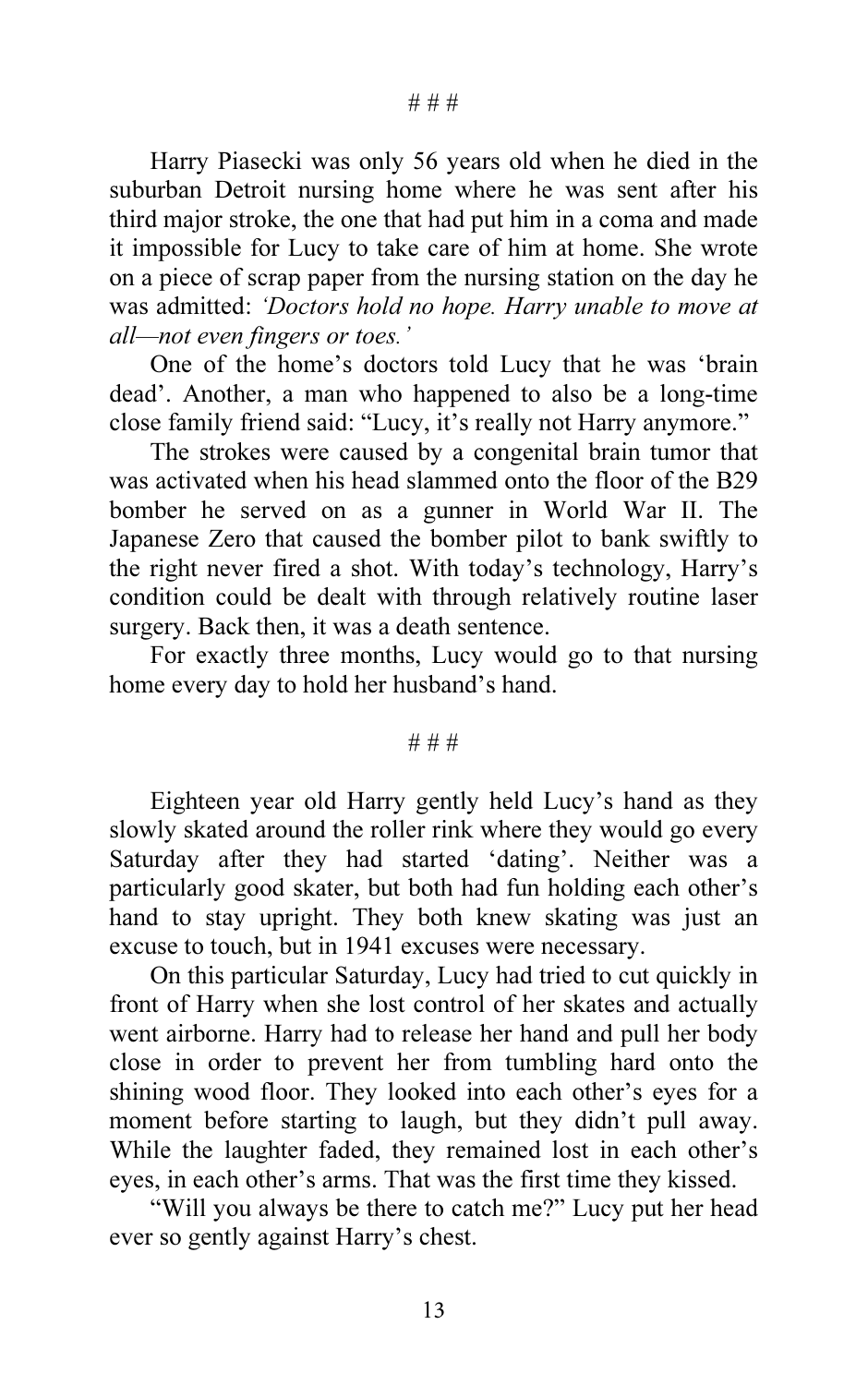#### # # #

"I'll be loving you, always. With a love that's true, always," Lucy whispered the words as she sang into Harry's ear at the nursing home. She did it every day, never knowing if he heard her, or felt her tears fall onto his cheek. Then one sunny Detroit morning in early May, Lucy sang the song for the last time. "Not for just an hour. Not for just a day. Not for just a year, but always…always."

That morning, for just a split second before he died, Harry partially opened his eyes. They glistened with what had been hidden tears. He looked at Lucy and smiled softly. He moved his lips and oh so gently sighed, "Always."

When his eyes closed, for just a passing second, Lucy felt embraced by the youthful minty fragrance of Beemans gum.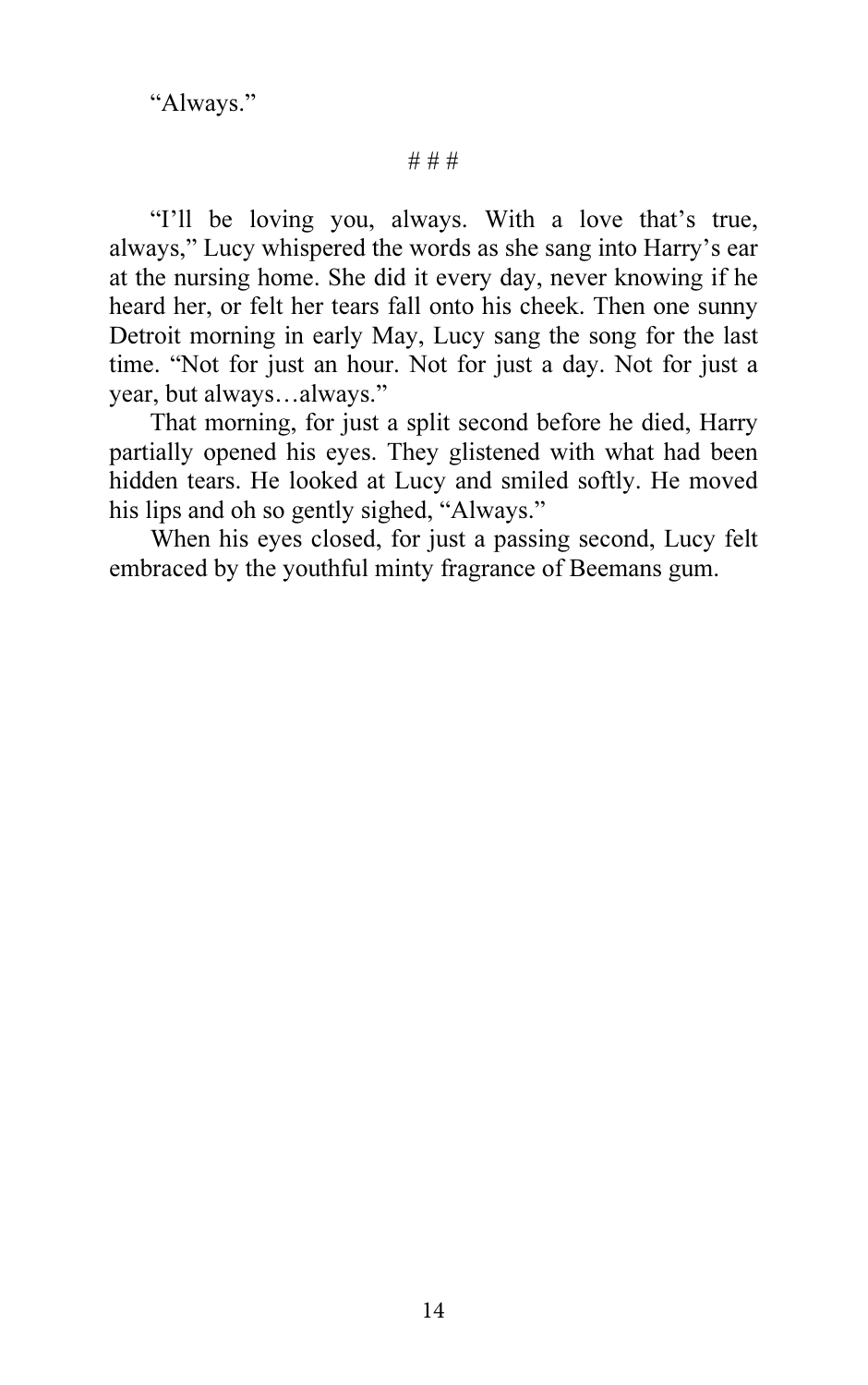## Chapter 2

Jerry and Rob decided to take Jerry's red Jeep to Petoskey for one very good reason: Rob's 21-year-old Fiat Spider had no real floor to speak of on the passenger side. If you rode with Rob, you needed to keep your feet up on the dashboard. If you looked down you could actually watch the highway, and whatever was on it, zooming by below. Rob had named his beloved car Arlo.

The first time Jerry rode with Rob he had pointed out this slight deficiency, "Ah, Rob?" he said. "Have you noticed something about your car?"

"What's that Jer?"

"There's no fucking floor."

Rob had simply shrugged his shoulders and shifted into third gear.

"I can see Broadway down there."

Rob just starting happily humming 'On the Road Again' as he shifted up to fourth and then fifth gear.

Jerry pressed his sneakered feet hard against the glove compartment. "What the hell happened to the floor?"

"New York City," Rob said matter-of-factly. "I think someone took it."

The truth is, the floor rusted out from wear and winter driving. A big chunk of it just kind of fell on to the road five miles outside Stockbridge Massachusetts about ten years ago. Rob never got around to getting it fixed, figuring it didn't really matter much back then, and it particularly didn't matter now that he was single again.

His ex, Tatiana, had taken her car and their Boston Terrier, Grisha, with her when she left. Rob couldn't care less about the BMW, but he really loved that dog.